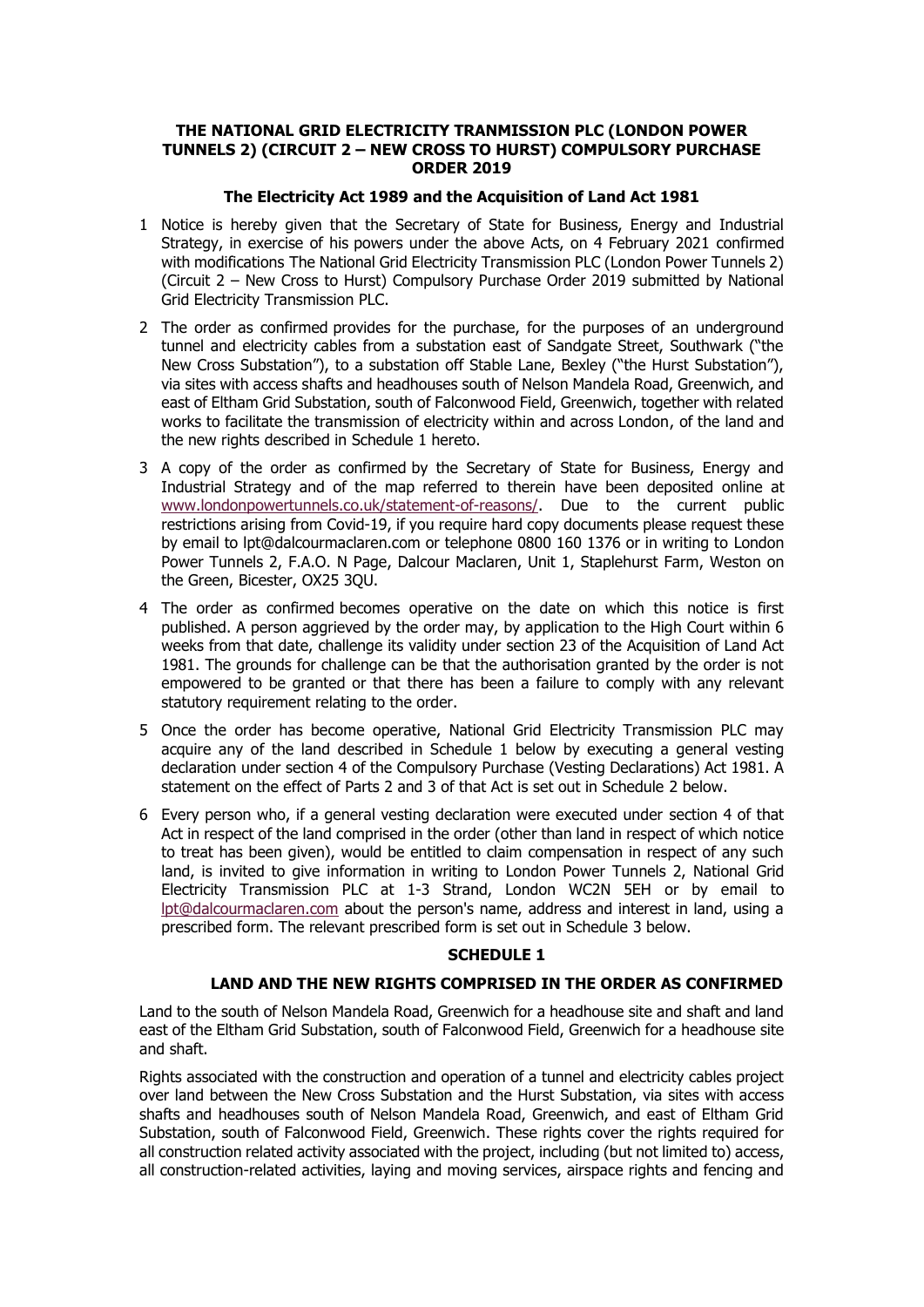hoarding. There are also rights for access during the operational phase in locations where there is to be an above ground installation.

These rights are labelled as "Construction Compound Rights", "Construction Access Rights", "Operational Access Rights" and "Tunnel and Cable Rights" in the order and schedule, each of which is defined in detail at paragraph 6 of the order.

## **SCHEDULE 2**

# **FORM OF STATEMENT OF EFFECT OF PARTS 2 AND 3 OF THE COMPULSORY PURCHASE (VESTING DECLARATIONS) ACT 1981**

#### **Power to execute a general vesting declaration**

1. Once the National Grid Electricity Transmission PLC (London Power Tunnels 2) (Circuit 2 – New Cross to Hurst) Compulsory Purchase Order 2019 has become operative, National Grid Electricity Transmission PLC (hereinafter called "the Acquiring Authority") may acquire any of the land<sup>1</sup> described in Schedule 1 above by executing a general vesting declaration under section 4 of the Compulsory Purchase (Vesting Declarations) Act 1981 ("the Act"). This has the effect, subject to paragraphs 3 and 5 below, of vesting the land in the Acquiring Authority at the end of the period mentioned in paragraph 2 below.

## **Notices concerning general vesting declaration**

- 2. As soon as may be after the Acquiring Authority execute a general vesting declaration, they must serve notice of it on every occupier of any of the land specified in the declaration (except land where there is one of the tenancies described in paragraph 4) and on every person who gives them information relating to the land in pursuance of the invitation contained in the confirmation notice of the order. When the service of notices of the general vesting declaration is completed, a period specified in the declaration, of not less than three months, will begin to run. On the first day after the end of this period the land described in the declaration will, subject to what is said in paragraphs 3 and 5, vest in the Acquiring Authority together with the right to enter on the land and take possession of it. Every person on whom the Acquiring Authority could have served a notice to treat in respect of his interest in the land (other than a tenant under one of the tenancies described in paragraph 4) will be entitled to claim compensation for the acquisition of his interest in the land, with interest on the compensation from the vesting date.
- 3. The "vesting date" for any land specified in a declaration will be the first day after the end of the period mentioned in paragraph 2 above, unless a counter-notice is served under Schedule A1 to the Act within that period. In such circumstances, the vesting date for the land which is the subject of the counter-notice will be determined in accordance with Schedule A1.

## **Modification with respect to certain tenancies**

- 4. In the case of certain tenancies, the position stated above is subject to modification. The modifications apply where the tenancy is either a "minor tenancy", i.e. a tenancy for a year or a yearly tenancy or a lesser interest, or "a long tenancy which is about to expire". The latter expression means a tenancy granted for an interest greater than a minor tenancy but having on the vesting date a period still to run which is not more than the period specified in the declaration for this purpose (which must be more than a year). In calculating how long a tenancy has still to run, where any option to renew or to terminate it is available to either party, it shall be assumed that the landlord will take every opportunity open to him to terminate the tenancy while the tenant will use every opportunity to retain or renew his interest.
- 5. The modifications are that the Acquiring Authority may not exercise the right of entry referred to in paragraph 2 in respect of land subject to a tenancy described in paragraph 4 unless they first serve notice to treat in respect of the tenancy and then serve every occupier of the land with a notice of their intention to enter and take possession after the period (not less than three months from the service of the notice) specified in the notice. The right of entry will be exercisable at the end of that period. The vesting of the land will be subject to